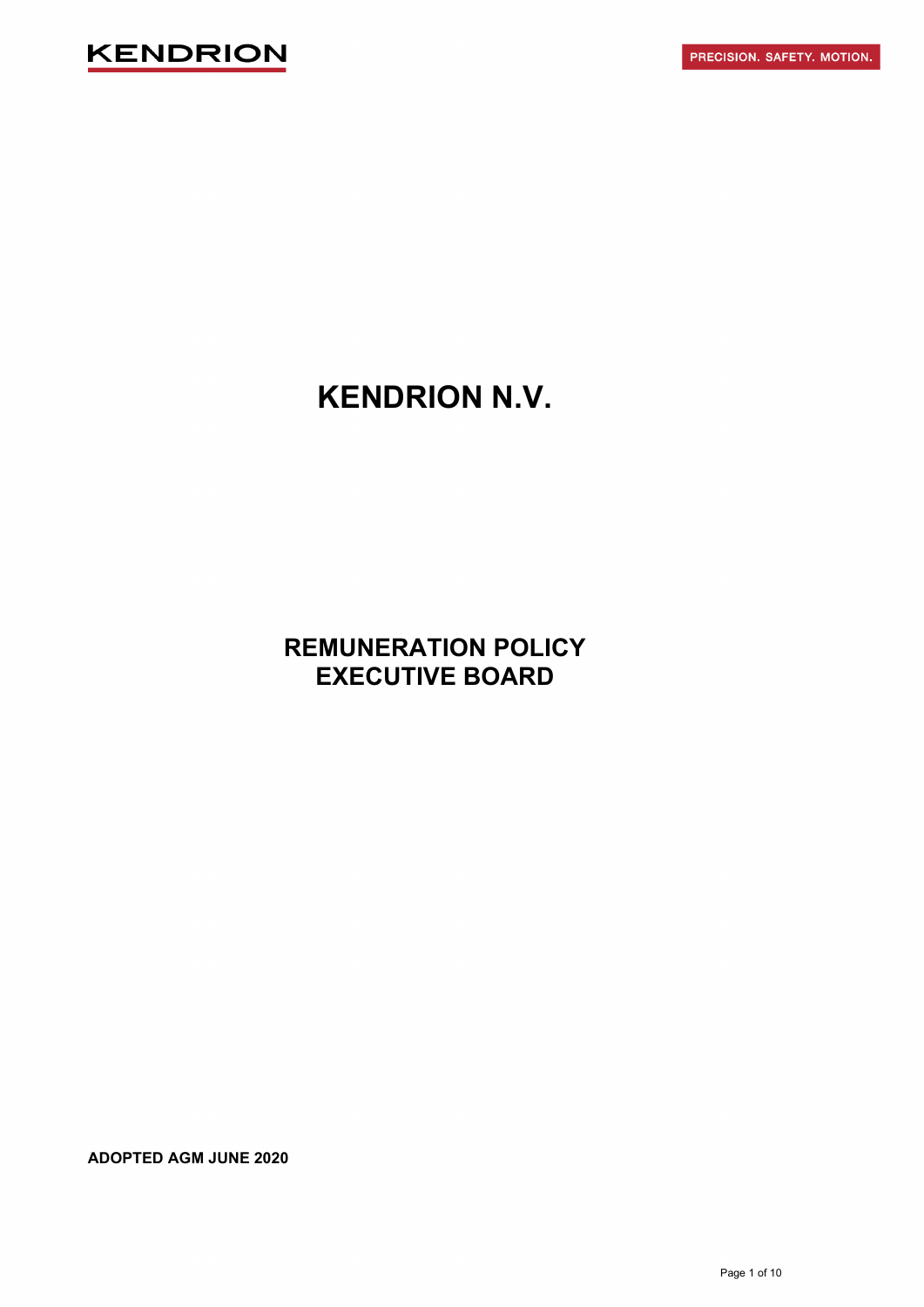### **EXECUTIVE BOARD REMUNERATION POLICY**

### **General**

The remuneration policy for the members of the Executive Board of Kendrion N.V. ("**Kendrion**") has been developed by the Supervisory Board. The current remuneration policy for the members of the Executive Board was adopted by the general meeting of shareholders (the "**General Meeting**") in April 2018. In order to align the remuneration policy to the Dutch Act implementing the EU Shareholders' Rights Directive that became effective as at 1 December 2019, a new remuneration policy was submitted and presented for adoption at the General Meeting in June 2020. The remuneration policy that was submitted to the General Meeting in June 2020 did not comprise a value change to the remuneration packages of members of the Executive Board.

The Executive Board remuneration policy is comprehensively evaluated at least once every four years by the Supervisory Board. The HR Committee will continue to keep the Supervisory Board informed of relevant market and legislative developments in order to support the periodic evaluation of the remuneration policy and related decision-making.

## **Objectives**

The remuneration policy serves to recruit and retain diverse, qualified and experienced executives in order to deliver Kendrion's long-term value creation strategy. In addition, the remuneration policy aims to further enhance the link between pay and performance and align the interests of the members of the Executive Board with the shareholders' interests – and other stakeholders' interests – and focus on the sustainable delivery of high performance over the long-term by stimulating share ownership whilst adhering to the applicable standards of good corporate governance.

Taking account of Kendrion's size (in terms of revenues, average market capitalisation, total assets and number of FTE), its industrial market position, geographical scope and labour market competition, the companies included in the AScX Index on Euronext Amsterdam are defined as reference group. Financial services, real estate and movies and entertainment companies are excluded from the reference group. Within the defined reference group, Kendrion is positioned around the median in terms of the average of the abovementioned parameters revenues, average market capitalisation, total assets and number of FTE. The remuneration structure and level for the Executive Board is set at the median level relative to the reference group.

The remuneration policy does not contain variable incentives that may be detrimental to the responsibilities of the Executive Board in defining and achieving Kendrion's long-term value creation strategy.

# **Temporary deviations remuneration policy**

In exceptional circumstances, the Supervisory Board can decide to temporarily deviate from the remuneration policy for members of the Executive Board. Exceptional circumstances means circumstances in which a deviation is considered necessary to serve the long-term interests and sustainability of Kendrion or to otherwise ensure its viability.

Depending on the exceptional circumstances, the Supervisory Board can resolve to deviate from any or all of the four remuneration components included in the remuneration policy for members of the Executive Board.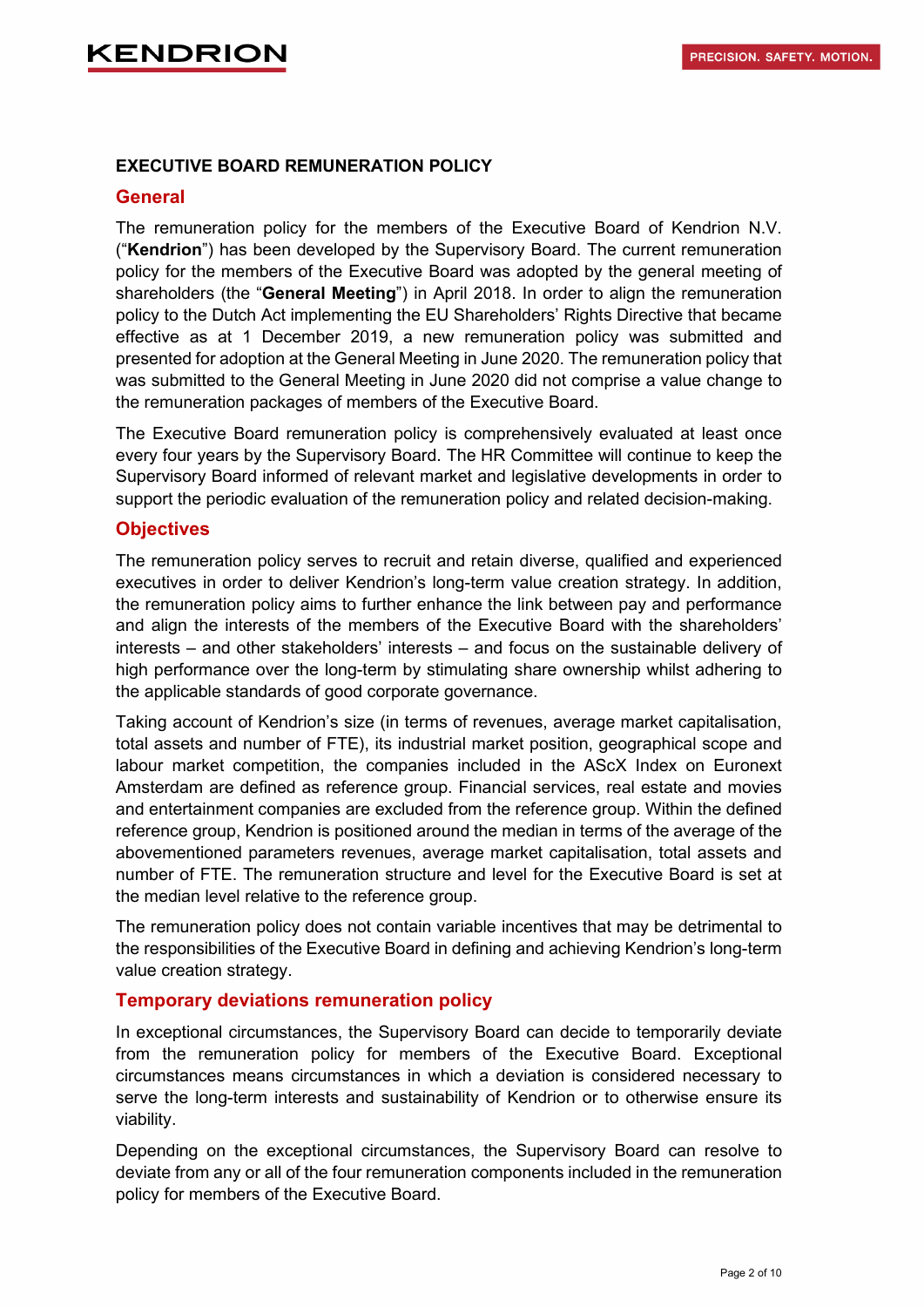# KENDRIO

When considering a temporary deviation from the remuneration policy, the Supervisory Board shall take into account Kendrion's long-term value creation strategy, ongoing business and operational requirements as well as the financial situation of Kendrion. In addition, the deviation considered should be assessed in light of the principles of reasonableness and fairness.

Upon having resolved a temporary deviation from the remuneration policy, the Supervisory Board will (i) cancel and withdraw all temporary deviations from the remuneration policy prior to the first annual General Meeting following the effective date of the deviation; *or* (ii) propose the necessary amendments to the remuneration policy for adoption during the first annual General Meeting following the effective date of the deviation.

Deviations from the remuneration policy will be reported in Kendrion's remuneration report.

#### **Remuneration components**

The remuneration policy for the members of the Executive Board consists of four components: a fixed base salary, a short-term variable remuneration, a long-term variable remuneration and other benefits such as a pension scheme and a car allowance or lease budget.

The sum of the fixed base salary, the short-term variable remuneration and the long-term variable remuneration for members of the Executive Board are considered appropriate in relation to: (i) the identity, the purpose and values of Kendrion, (ii) the pay-ratios within Kendrion, (iii) the international context in which Kendrion operates and (iv) views of relevant stakeholder groups.

The variable remuneration components are subject to a maximum value determined in advance in accordance with the remuneration policy.

The Supervisory Board will carry out scenario analyses to assess that the pay-out level of variable remuneration components appropriately reflect performance.

#### **Fixed base salary**

Members of the Executive Board receive a fixed base salary, the amount of which is set at the median level relative to the abovementioned reference group<sup>[1](#page-2-0)</sup>. The fixed base salary levels can be adjusted to be decided upon by the Supervisory Board, based on general market movement and inflation figures.

In addition to the above, any increase of the annual fixed base salary up to the median level relative to the abovementioned reference group, can be decided upon by the Supervisory Board and will not be regarded as an amendment to the remuneration policy.

#### **Short-term variable remuneration**

The short-term variable remuneration is payable in cash, the amount of which is based on the achievement of predetermined, specific and measurable financial and nonfinancial driven performance criteria.

<span id="page-2-0"></span><sup>1</sup> On 8 April 2019, the General Meeting reappointed J.A.J. van Beurden as CEO and member of the Executive Board for a four-year period commencing on 1 December 2019 and ending on 1 December 2023. The fixed annual gross base salary that becomes effective as of 1 December 2019 amounts to EUR 550,000, which amount is not subject to indexation during the second four-year term. The reappointment resolution does not also encompass a change to the Executive Board remuneration policy as adopted by the General Meeting.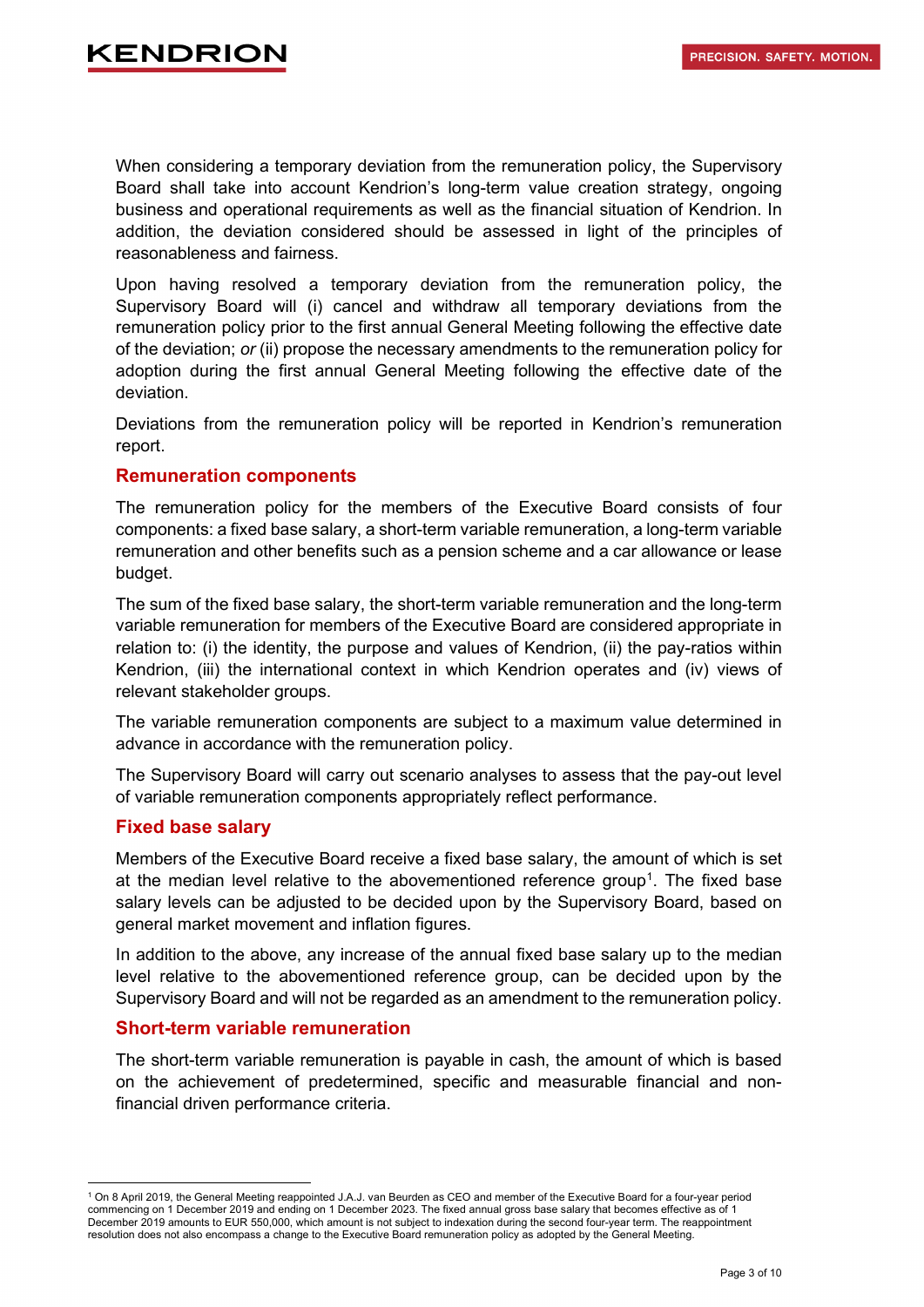| The short-term variable remuneration ranges from 0% to 60% of the annual fixed<br>gross base salary of the CEO, with 40% being the target amount <sup>2</sup> |
|---------------------------------------------------------------------------------------------------------------------------------------------------------------|
| The short-term variable remuneration ranges from 0% to 52.5% of the annual fixed<br>gross base salary of the CFO, with 35% being the target amount            |
|                                                                                                                                                               |

#### Performance criteria

The performance criteria for the short-term variable remuneration are based on Kendrion's strategic intent to continuously grow revenue and profitability in a sustainable way, with a lean and focused organisation, and to provide a top quality work environment to its employees. In order to support Kendrion's strategic intent, the performance criteria for the short-term variable remuneration include financial and non-financial criteria.

The financially driven performance criteria determine 60% of the short-term variable remuneration and reflect the financial priorities of Kendrion. The remaining 40% of the short-term variable remuneration is determined by non-financially driven performance criteria and reflect sustainability ambitions and other priorities directly linked to Kendrion's strategic intent.

#### Financial performance criteria

Each year the Supervisory Board selects at least three financial driven performance criteria from the list below with a view to incentivise delivery of financial priorities that support Kendrion's strategic and operational spearheads.

The Supervisory Board may allocate different weight percentages to the different financial performance criteria it selects for a particular year, provided a minimum weight of 10% shall apply to a financial performance criterion.

| Financial performance criteria <sup>3</sup> |
|---------------------------------------------|
| Net profit                                  |
| Return on sales (ROS)                       |
| Average return on capital employed (ROIC)   |
| Organic growth                              |
| Free cash flow                              |
| Revenue                                     |
| <b>EBITA</b>                                |
| FRITDA                                      |

The performance incentive zone (threshold, target and maximum) for each financial performance criterion will be determined in advance by the Supervisory Board by reference to the strategic and operational spearheads for the respective performance year. No pay-out will be made for below threshold performance.

<span id="page-3-0"></span><sup>&</sup>lt;sup>2</sup> See also footnote 1. The short-term variable remuneration that becomes effective as of 1 December 2019 ranges from 0% to 90% of the annual fixed gross base salary of J.A.J. van Beurden, with 60% being the target amount.

<span id="page-3-1"></span><sup>&</sup>lt;sup>3</sup> In each case excluding exceptional or one-off cost and revenue items and the amortization of intangibles arising on acquisitions or similar corporate events.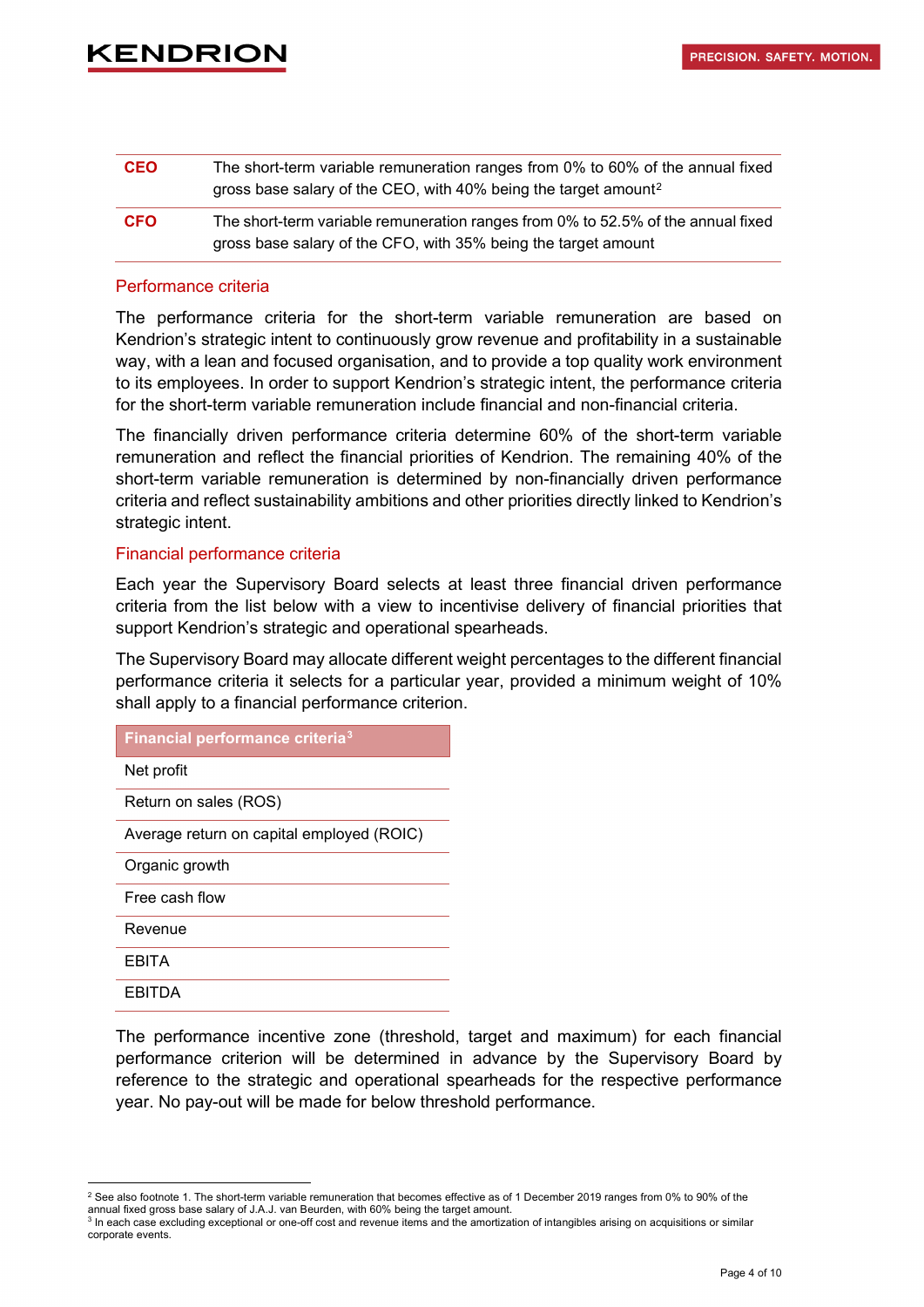#### Non-financial performance criteria

Each year the Supervisory Board selects a certain number of non-financial performance criteria derived from the strategic and operational spearheads for the respective performance year, which will in any event include performance criteria in the area of sustainability (i.e. environmental, social and/or governance criteria).

Achievement of each individual non-financial performance criterion will be measured by applying a binary scoring model. The amount of the pay-out for the achievement of nonfinancial performance criteria depends on the number of non-performance criteria achieved. A predefined step curve will be applied to calculate the pay-out between the achievement of the minimum threshold number of selected non-financial performance criteria and achievement of all selected non-financial performance criteria. No pay-out will be made for below threshold performance.

#### Investment of part of the short-term remuneration earned

Members of the Executive Board have to invest at least 20% of the net amount of the pay-out of the short-term remuneration earned until the required ownership level has been reached as prescribed under the 'Share ownership guideline' (as described below).

#### **Long-term variable remuneration**

The long-term variable remuneration component incentivises members of the Executive Board to focus on long-term sustainable value for shareholders and other stakeholders and to align the interests of the members of the Executive Board with the long-term interests of shareholders and other stakeholder groups.

The members of the Executive Board annually receive conditional performance shares. The conditional performance shares will vest upon achievement of performance measured over a period of three years following the grant date, and are restricted by a holding period for another two years after vesting.

#### Size of the award

The size of the award is defined as a percentage of the annual fixed gross base salary of the relevant Executive Board member as per the grant date, where the actual grant is determined by this percentage and the average share price of the last quarter of the year immediately preceding the year of the grant date.

The target value at grant date is as follows:

| <b>CEO</b> | 55% of the annual fixed gross base salary of the CEO as per the grant date <sup>4</sup> |
|------------|-----------------------------------------------------------------------------------------|
| <b>CFO</b> | 50% of the annual fixed gross base salary of the CFO as per the grant date              |

The maximum opportunity for the long-term variable remuneration shall not exceed 150% of the target value.

<span id="page-4-0"></span><sup>4</sup> See also footnote 1. The long-term variable remuneration that becomes effective as of 1 December 2019 ranges from 0% to 90% of the annual fixed gross base salary of J.A.J. van Beurden, with 60% being the target amount.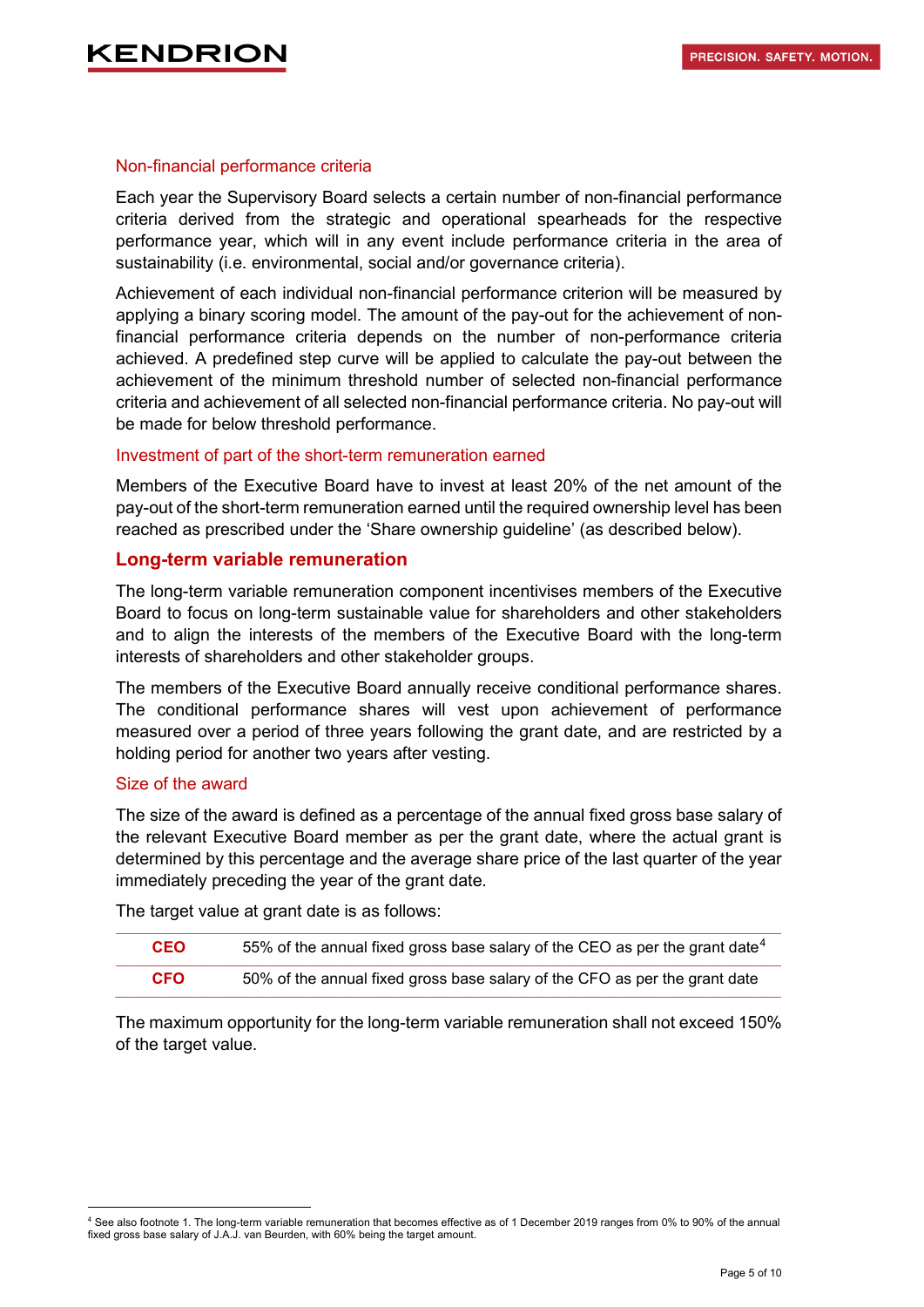# KENDRIO

In order to support Kendrion's strategic intent, the vesting percentage of the performance shares is conditional upon the achievement of performance measured as:

| Weight | <b>Performance measure</b>                                       |
|--------|------------------------------------------------------------------|
| 40%    | Relative total shareholder return (relative TSR)                 |
| 40%    | Basic earnings per share (EPS)                                   |
| 20%    | Sustainability (i.e. environmental, social and/or<br>governance) |

#### Relative TSR

To determine achievement of this performance measure, the relative TSR is measured, which means share price movements, including dividends and assuming dividends are reinvested. The TSR performance of Kendrion is measured against the performance of twelve selected TSR peer companies included in **Annex 1** (TSR Performance Peer Group).

The position of Kendrion in the TSR performance peer group, after three years, determines the score for this measure in accordance with the following performance incentive zone:

| Ranking        | 13 | 12 | 11 | 10    | 9     | 8   |     | 6    | с    |      |      | $\sim$<br>∼ |      |
|----------------|----|----|----|-------|-------|-----|-----|------|------|------|------|-------------|------|
| <b>Vesting</b> | 0% | 0% | 0% | $0\%$ | $0\%$ | 50% | 75% | 100% | 100% | 125% | 150% | 150%        | 150% |

The position of Kendrion in the ranking defines the vesting for this part of the conditional grant of shares.

The calculation to determine Kendrion's ranking shall be conducted by an external independent and reputable specialised firm designated by the Supervisory Board.

#### Earnings per share

EPS is disclosed in Kendrion's consolidated financial statements and is calculated by dividing the profit or loss attributable to shareholders of Kendrion by the weighted average number of shares outstanding during the relevant period, excluding ordinary shares purchased by Kendrion and held as treasury shares. Earnings are adjusted for changes in accounting principles during the performance period.

The Supervisory Board sets the performance incentive zone (threshold, target and maximum) annually by reference to the mid-term plan as approved by the Supervisory Board in the year of the grant date. Given that these targets are considered commercially sensitive, EPS targets and the achieved performance are disclosed in the Annual Integrated Report after the relevant performance period.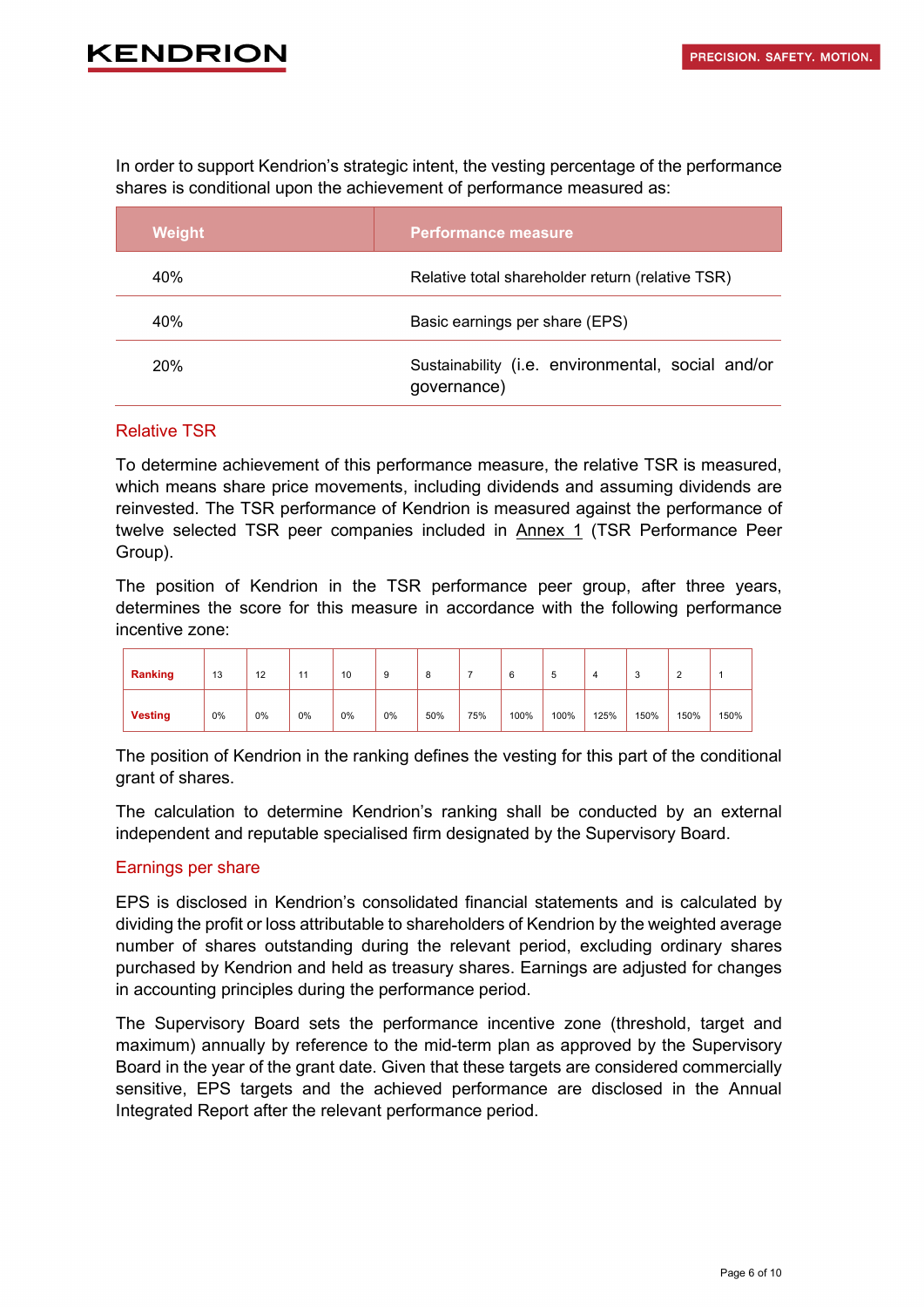# KENDRIO

The following performance incentive zone will be used to define the vesting for this part of the conditional grant of shares:

|            | <threshold< th=""><th><b>Target</b></th><th><b>Maximum</b></th></threshold<> | <b>Target</b> | <b>Maximum</b> |
|------------|------------------------------------------------------------------------------|---------------|----------------|
| <b>EPS</b> |                                                                              | 100%          | 150%           |

The vesting is linear between threshold performance and on target performance and between on-target performance and maximum performance.

#### **Sustainability**

The Supervisory Board will annually set a sustainability target that is aligned with Kendrion's sustainability ambitions as reflected in the Corporate Social Responsibility target framework.

The performance incentive zone (threshold, target and maximum) will be set by the Supervisory Board each year. The actual performance incentive zones will be disclosed after the expiry of the relevant three-year performance period.

The following performance incentive zone will be used to define the vesting for this part of the conditional grant of shares:

|                         | <threshold< th=""><th>∣ Target <sup>i</sup></th><th>Maximum</th></threshold<> | ∣ Target <sup>i</sup> | Maximum |
|-------------------------|-------------------------------------------------------------------------------|-----------------------|---------|
| <b>Sustainability</b> 0 |                                                                               | 100%                  | 150%    |

The vesting is linear between threshold performance and on target performance and between on-target performance and maximum performance.

#### Share ownership guideline

An objective of the remuneration policy is increase alignment with the interests of shareholders by encouraging share ownership. Kendrion applies a share ownership guideline for members of the Executive Board of 100% of the annual fixed gross base salary for the CEO and 50% of the annual fixed gross base salary for the CFO. This shareholding has to be gradually built up with performance shares earned under the longterm incentive, although it is permitted to sell shares to finance taxes due at the date of vesting of the performance shares, and by purchasing shares with at least 20% of the net amount of the pay-out of the short-term incentive.

#### Policy in case of change of control

Unvested performance shares awarded shall be deemed vested as per the date of the change of control assuming on target performance, subject to: (i) pro rating to reflect the proportion of the normal performance period that has elapsed as per the date of the change of control, and (ii) the discretionary authority of the Supervisory Board to determine otherwise, should such deemed vesting of performance shares result in unreasonable or unequitable remuneration.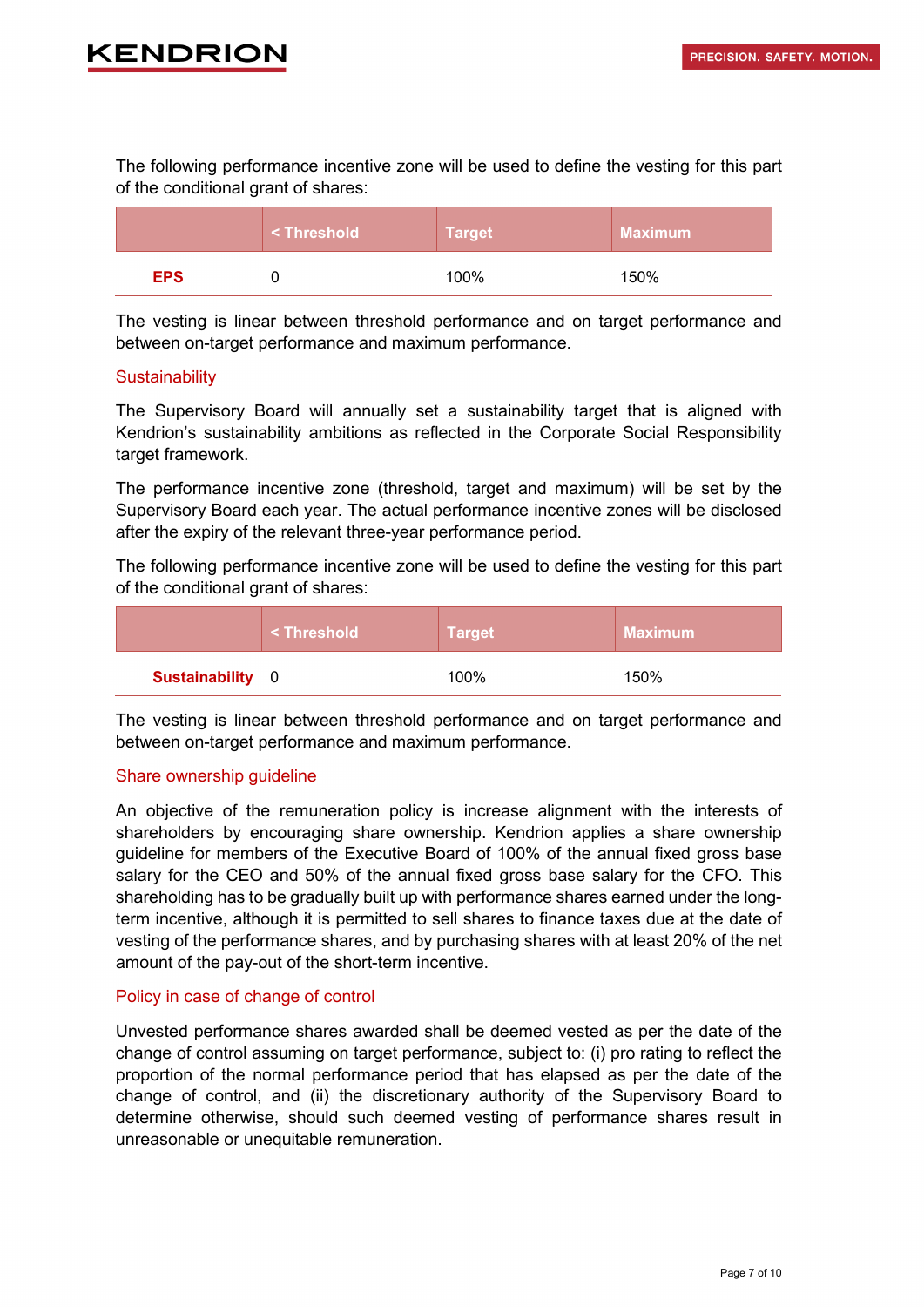## **Adjustment and claw back**

The Supervisory Board is authorised to adjust the amount of the short-term and long-term variable remuneration to an appropriate level should payment thereof result in unreasonable or unequitable remuneration. In addition, a so-called claw-back provision applies pursuant to which the Supervisory Board has the authority to recover in whole or in part short-term and long-term variable remuneration awarded to members of the Executive Board should it transpire that such variable remuneration was unjustifiably awarded on the basis of incorrect information.

#### **Pension arrangement and other benefits**

Members of the Executive Board participate in the defined contribution pension scheme. Kendrion N.V. will pay: (i) the cost of contributions for participation in the defined contribution scheme; (ii) the risk premium for the surviving dependents' pension (*nabestaandenpensioen*) and (iii) the cost of contributions for participation in the occupational disability insurance (including *WIA excedentverzekering*) (collectively the "**Pension and Disability Insurance Contribution**"). In addition, members of the Executive Board are entitled to an annual gross allowance to compensate for the loss of accrual of pension benefits as a result of the Dutch Wage Tax Act, provided that the sum of the Pension and Disability Insurance Contribution and such annual allowance shall annually not exceed an amount of EUR 75,000. This amount may be adjusted based on market developments.

No schemes have been agreed for the voluntary early retirement of members of the Executive Board.

Kendrion maintains a car lease policy for members of the Executive Board. The lease budget (including fuel) is EUR 2,000 per month. Alternatively, members of the Executive Board are entitled to a monthly gross car allowance of EUR 2,000.

In addition, Kendrion pays a monthly expense allowance to members of the Executive Board of up to EUR 450, to cover costs that are not suitable for individual reimbursement.

The amount of the car allowance and the expense allowance are not included as a basis for calculation of the Pension and Disability Insurance Contribution, or any other (variable) remuneration or allowance, severance amount or benefit.

Kendrion has arranged for a directors' and officers' liability insurance. The costs for this insurance are for the account of Kendrion.

#### **Other key elements management agreement**

#### Term and termination

Management agreements with members of the Executive Board are entered for a definite period of four years. The management agreement may be terminated with due observance of a notice period of six months. Kendrion is entitled to terminate the management agreement with immediate effect for cause (i.e. seriously culpable or negligent behaviour on the part of the Executive Board member).

#### Termination fee

In the event of termination of the management agreement on Kendrion's initiative, the termination fee for members of the Executive Board shall not exceed 100% of the annual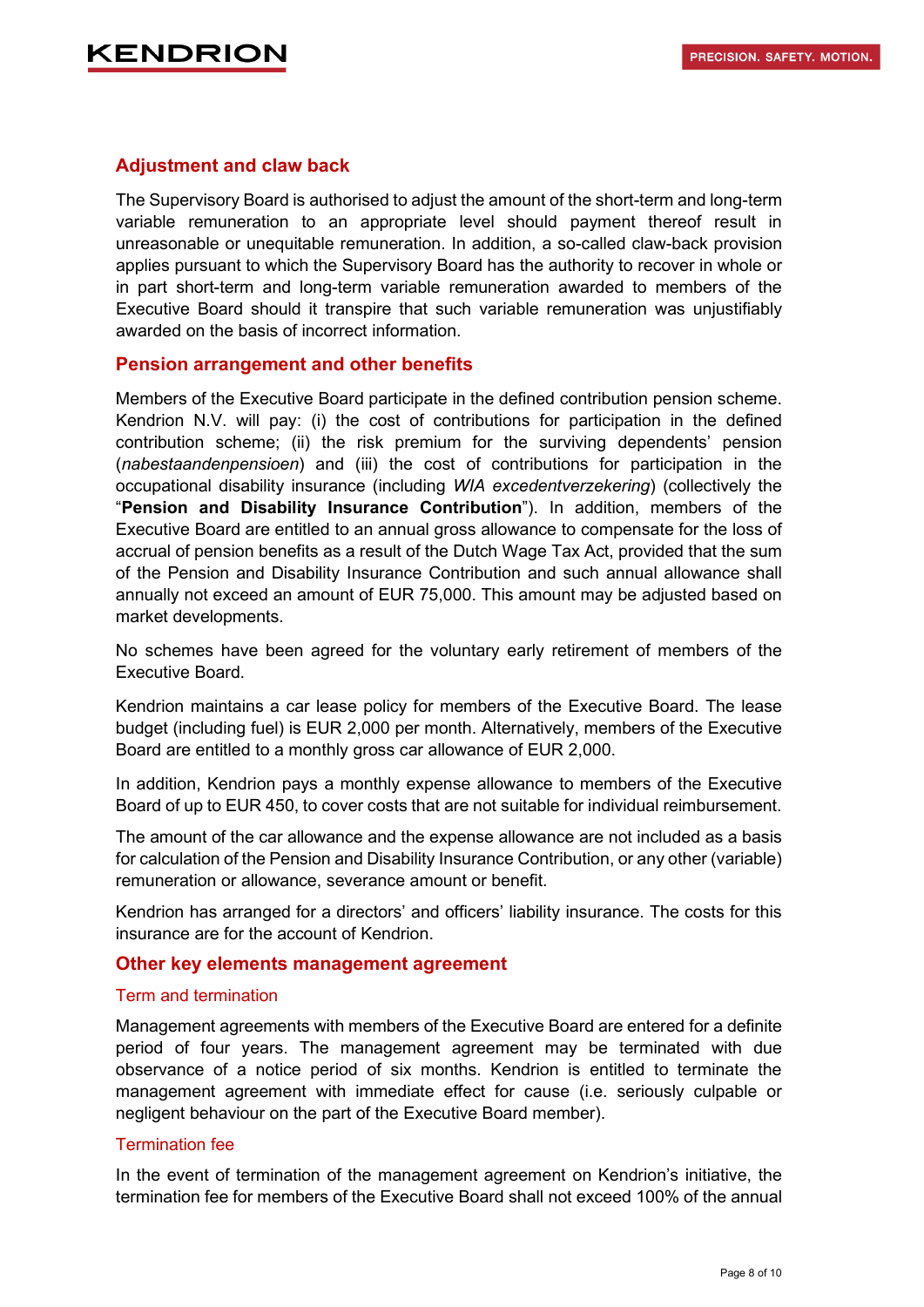# **KENDRION**

fixed gross base salary (i.e. excluding short-term and long-term incentive and other elements such as pension contributions).

The members of the Executive Board are not entitled to a termination fee if the contract is terminated for cause (i.e. seriously culpable or negligent behaviour on the part of the Executive Board member) or if the contract is terminated at the initiative of the Executive Board member.